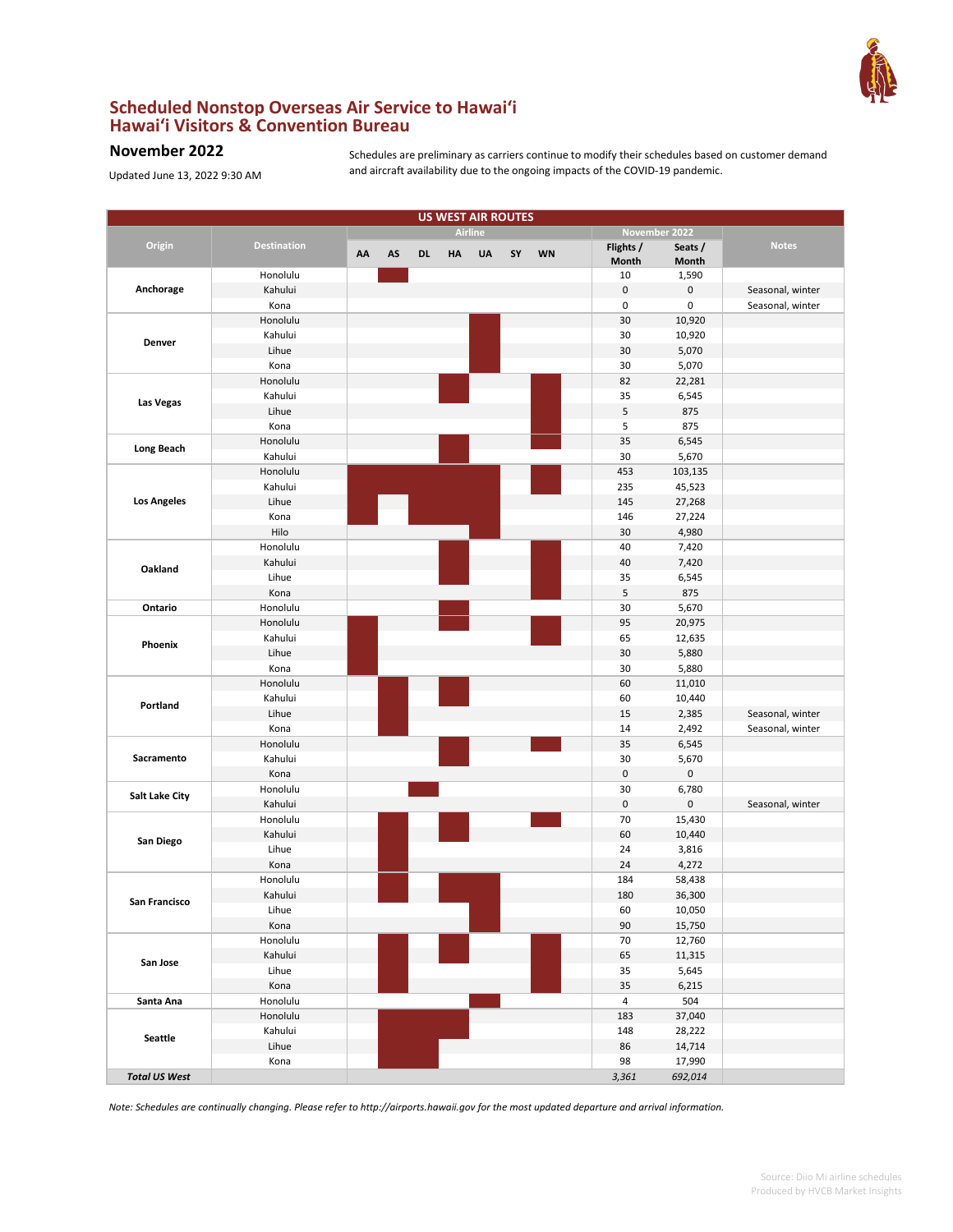

| <b>US EAST AIR ROUTES</b> |                    |    |           |    |                |  |                |               |              |
|---------------------------|--------------------|----|-----------|----|----------------|--|----------------|---------------|--------------|
|                           |                    |    |           |    | <b>Airline</b> |  |                | November 2022 |              |
| Origin                    | <b>Destination</b> | AA | <b>DL</b> | HA | <b>UA</b>      |  | Flights /      | Seats /       | <b>Notes</b> |
|                           |                    |    |           |    |                |  | Month          | <b>Month</b>  |              |
| Atlanta                   | Honolulu           |    |           |    |                |  | 30             | 8,790         |              |
|                           | Kahului            |    |           |    |                |  | 11             | 3,223         |              |
| Austin                    | Honolulu           |    |           |    |                |  | 13             | 3,614         |              |
| <b>Boston</b>             | Honolulu           |    |           |    |                |  | 17             | 4,726         |              |
|                           | Honolulu           |    |           |    |                |  | 30             | 9,540         |              |
| Chicago                   | Kahului            |    |           |    |                |  | 20             | 4,860         |              |
|                           | Kona               |    |           |    |                |  | 4              | 972           |              |
| Charlotte                 | Honolulu           |    |           |    |                |  | $\mathbf 0$    | $\mathbf 0$   |              |
|                           | Honolulu           |    |           |    |                |  | 60             | 15,210        |              |
| <b>Dallas</b>             | Kahului            |    |           |    |                |  | 60             | 16,290        |              |
|                           | Lihue              |    |           |    |                |  | 0              | 0             |              |
|                           | Kona               |    |           |    |                |  | 0              | $\mathbf 0$   |              |
| <b>Detroit</b>            | Honolulu           |    |           |    |                |  | 11             | 3,223         |              |
| Houston                   | Honolulu           |    |           |    |                |  | 30             | 10,920        |              |
| <b>Minneapolis</b>        | Honolulu           |    |           |    |                |  | 23             | 5,198         |              |
| <b>Newark</b>             | Honolulu           |    |           |    |                |  | 30             | 7,200         |              |
|                           | Kahului            |    |           |    |                |  | 4              | 668           |              |
| <b>New York</b>           | Honolulu           |    |           |    |                |  | 30             | 8,340         |              |
| Orlando                   | Honolulu           |    |           |    |                |  | 13             | 3,614         |              |
| Washington, D.C.          | Honolulu           |    |           |    |                |  | $\overline{4}$ | 960           |              |
| <b>Total US East</b>      |                    |    |           |    |                |  | 390            | 107,348       |              |

| <b>CANADA AIR ROUTES</b> |                    |                        |                |              |               |                  |  |  |  |
|--------------------------|--------------------|------------------------|----------------|--------------|---------------|------------------|--|--|--|
|                          |                    |                        | <b>Airline</b> |              | November 2022 |                  |  |  |  |
| Origin                   | <b>Destination</b> | <b>AC</b><br><b>WS</b> |                | Flights /    | Seats /       | <b>Notes</b>     |  |  |  |
|                          |                    |                        |                | <b>Month</b> | Month         |                  |  |  |  |
|                          | Honolulu           |                        |                | $\mathbf{0}$ | $\mathbf 0$   | Seasonal, winter |  |  |  |
| Calgary                  | Kahului            |                        |                | 7            | 2,240         |                  |  |  |  |
|                          | Lihue              |                        |                | $\mathbf{0}$ | $\mathbf 0$   |                  |  |  |  |
|                          | Kona               |                        |                | 0            | 0             | Seasonal, winter |  |  |  |
| Edmonton                 | Honolulu           |                        |                | $\mathbf{0}$ | $\mathbf 0$   |                  |  |  |  |
|                          | Kahului            |                        |                | 0            | 0             | Seasonal, winter |  |  |  |
| Montreal                 | Honolulu           |                        |                | $\mathbf{0}$ | 0             |                  |  |  |  |
| <b>Toronto</b>           | Honolulu           |                        |                | 0            | 0             | Seasonal, winter |  |  |  |
|                          | Kahului            |                        |                | $\mathbf{0}$ | $\mathbf{0}$  |                  |  |  |  |
|                          | Honolulu           |                        |                | 81           | 13,944        |                  |  |  |  |
| Vancouver                | Kahului            |                        |                | 98           | 16,862        |                  |  |  |  |
|                          | Lihue              |                        |                | 21           | 3,654         | Seasonal, winter |  |  |  |
|                          | Kona               |                        |                | 30           | 5,220         | Seasonal, winter |  |  |  |
| <b>Total Canada</b>      |                    |                        |                | 237          | 41,920        |                  |  |  |  |

| <b>JAPAN AIR ROUTES</b> |                    |    |           |           |    |                |           |           |              |               |              |
|-------------------------|--------------------|----|-----------|-----------|----|----------------|-----------|-----------|--------------|---------------|--------------|
|                         |                    |    |           |           |    | <b>Airline</b> |           |           |              | November 2022 |              |
| Origin                  | <b>Destination</b> | D7 | <b>DL</b> | <b>HA</b> | JL | KE             | <b>NH</b> | <b>UA</b> | Flights /    | Seats /       | <b>Notes</b> |
|                         |                    |    |           |           |    |                |           |           | <b>Month</b> | <b>Month</b>  |              |
| Fukuoka                 | Honolulu           |    |           |           |    |                |           |           | 17           | 4,726         |              |
| Nagoya                  | Honolulu           |    |           |           |    |                |           |           | 30           | 7,170         |              |
| Osaka                   | Honolulu           |    |           |           |    |                |           |           | 68           | 18,526        |              |
| Sapporo                 | Honolulu           |    |           |           |    |                |           |           | 13           | 3,614         |              |
| Tokyo - HND             | Honolulu           |    |           |           |    |                |           |           | 197          | 49,906        |              |
|                         | Kona               |    |           |           |    |                |           |           | 13           | 3,614         |              |
| Tokyo - NRT             | Honolulu           |    |           |           |    |                |           |           | 193          | 58,573        |              |
|                         | Kona               |    |           |           |    |                |           |           | 30           | 5,970         |              |
| <b>Total Japan</b>      |                    |    |           |           |    |                |           |           | 561          | 152,099       |              |

| <b>OTHER ASIA AIR ROUTES</b> |                    |                |           |           |           |    |           |           |               |                    |                  |              |
|------------------------------|--------------------|----------------|-----------|-----------|-----------|----|-----------|-----------|---------------|--------------------|------------------|--------------|
|                              |                    | <b>Airline</b> |           |           |           |    |           |           | November 2022 |                    |                  |              |
| Origin                       | <b>Destination</b> | <b>CA</b>      | <b>CI</b> | <b>HA</b> | <b>KE</b> | IJ | <b>MU</b> | <b>OZ</b> |               | Flights /<br>Month | Seats /<br>Month | <b>Notes</b> |
| Seoul                        | Honolulu           |                |           |           |           |    |           |           |               | 111                | 32,418           |              |
| Shanghai                     | Honolulu           |                |           |           |           |    |           |           |               | 0                  | 0                |              |
| <b>Taipei</b>                | Honolulu           |                |           |           |           |    |           |           |               | 13                 | 3,978            |              |
| <b>Total Other Asia</b>      |                    |                |           |           |           |    |           |           |               | 124                | 36,396           |              |

*Note: Schedules are continually changing. Please refer to http://airports.hawaii.gov for the most updated departure and arrival information.*